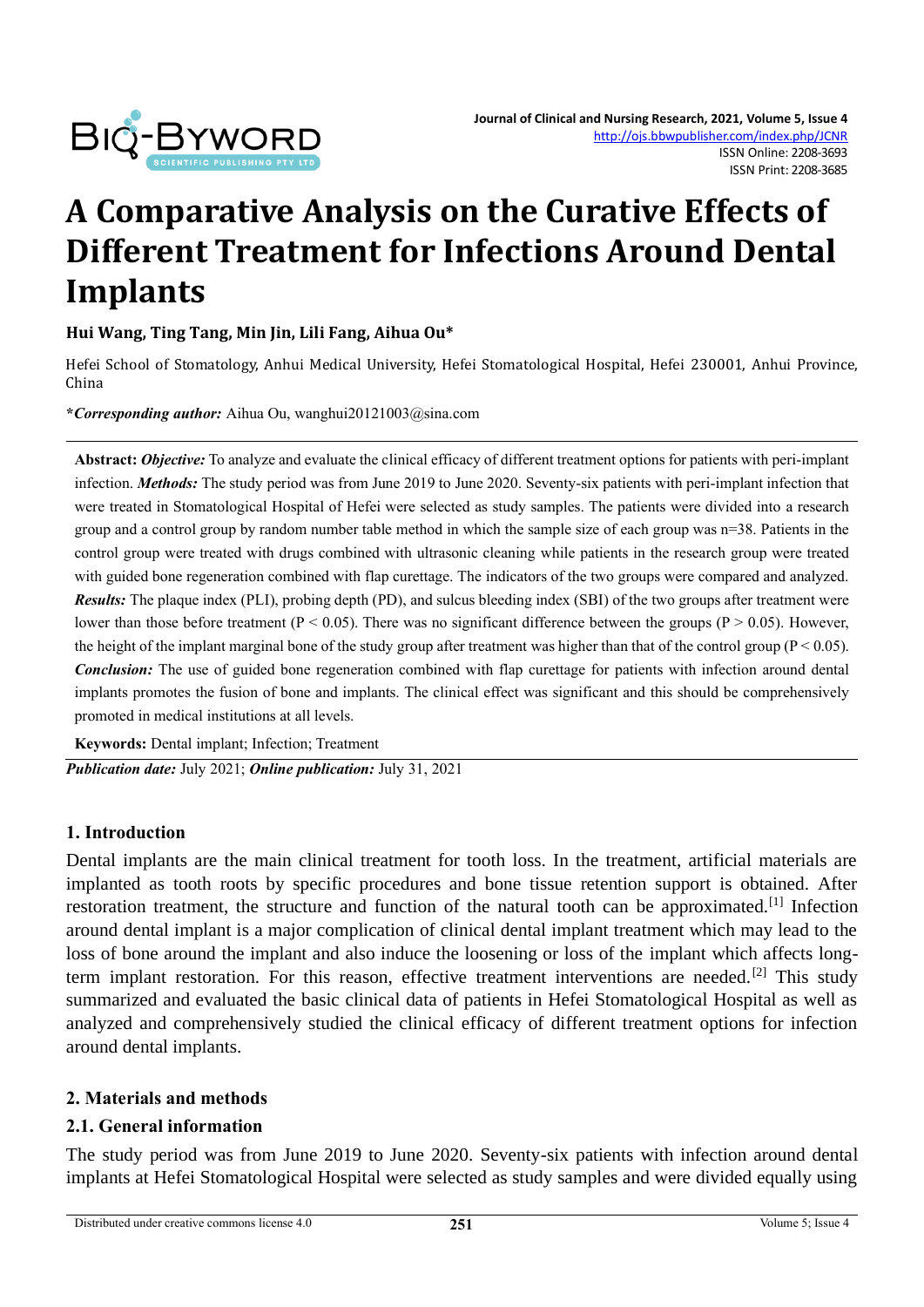the random number table model. The sample size in both the research and control group was n=38. The clinical data of the two groups of patients were summarized and comprehensively analyzed. The research group comprised of 22 male patients and 16 female patients, age ranging from 25 to 57 years old with an average age of 41.58±2.69 years old. In the control group, there were 20 male patients and 18 female patients, age ranging from 27 to 55 years old with an average age of 41.32±2.75 years old. The differences in the baseline clinical data had no effect on the conclusion of this study ( $P > 0.05$ ).

The inclusion criteria were inflammation of the gingival tissue or mucosal tissue around the implant, SBI greater than 1, PD of 3-5mm, mild or moderate resorption of the alveolar crest, and bone resorption of less than 4mm. The exclusion criteria were patients with multiple systemic diseases or patients who would not cooperate with the study.

## **2.2. Method**

The patients in the control group were treated with drugs combined with ultrasonic cleaning. For each patient, the surface of the implant was treated with an ultrasonic cleaning device which effectively cleaned the tartar and pigment of the whole mouth. After meeting the relevant treatment intervention standards, the carbon fiber curette in Hefei Stomatology Hospital was used to perform subgingival cleaning. After the completion of the treatment, the periodontal and gingival pocket were rinsed with normal saline. Then, the soft tissues around the implant were carefully examined to determine if any bleeding occurred. If the bleeding were minimal, an appropriate amount of minocycline hydrochloride ointment would be injected at the bottom of the patient's gum pocket to completely surround the tooth. After the surgery, the patient was not allowed to suck, eat, or gargle for 1 hour, and the implant was treated daily with medicine and irrigation for a total of 4 treatments.

Each patient in the research group underwent guided bone regeneration combined with flap curettage, flap treatment underneath the periosteum, complete scraping of inflammatory granulation tissue on the surface of the implant, and abrasion of abnormal bone tips and ridges. Normal saline was used to repeatedly wash the surgical area, the bone defect area was filled with Bio-Oss bone powder, the surface defect area was measured, the appropriate size of Bio-Oss collagen was selected to accurately cover the periosteum, and the normal shape of the alveolar was restored after stitching the incision part.

#### **2.3. Evaluation**

The PLI (plaque index), PD (probing depth), and SBI (sulcus bleeding index) before treatment and 6 months after treatment were compared between the two groups. PD involved the use of a periodontal probe (0.5mm) to measure the distance between the bottom of the implant pocket and the gingival margin, as well as the values of the tongue, lip, distal, and mesial surfaces respectively while taking the average value. PLI 0 was classified as sterile plaque, 1 meant that it was easy to produce plaque, 2 indicated visible plaque, and 3 indicated a large amount of plaque. SBI involved the use of a scaled periodontal probe to measure by moving along the 1mm area below the gingival margin of the implant to evaluate the conditions of the sulci. Grade 0 indicated normal, grade 1 indicated mild edema, grade 2 indicated mild bleeding, grade 3 indicated massive bleeding that continued to expand at the gingival margin, and grade 4 indicated heavy bleeding that overflowed into the gingival margin.

The height of the implant marginal bone was measured before and 6 months after the treatment of the two groups of patients. X-rays were used to determine the mesial and mid-distal bone height in which the top area of the implant was used as a reference point.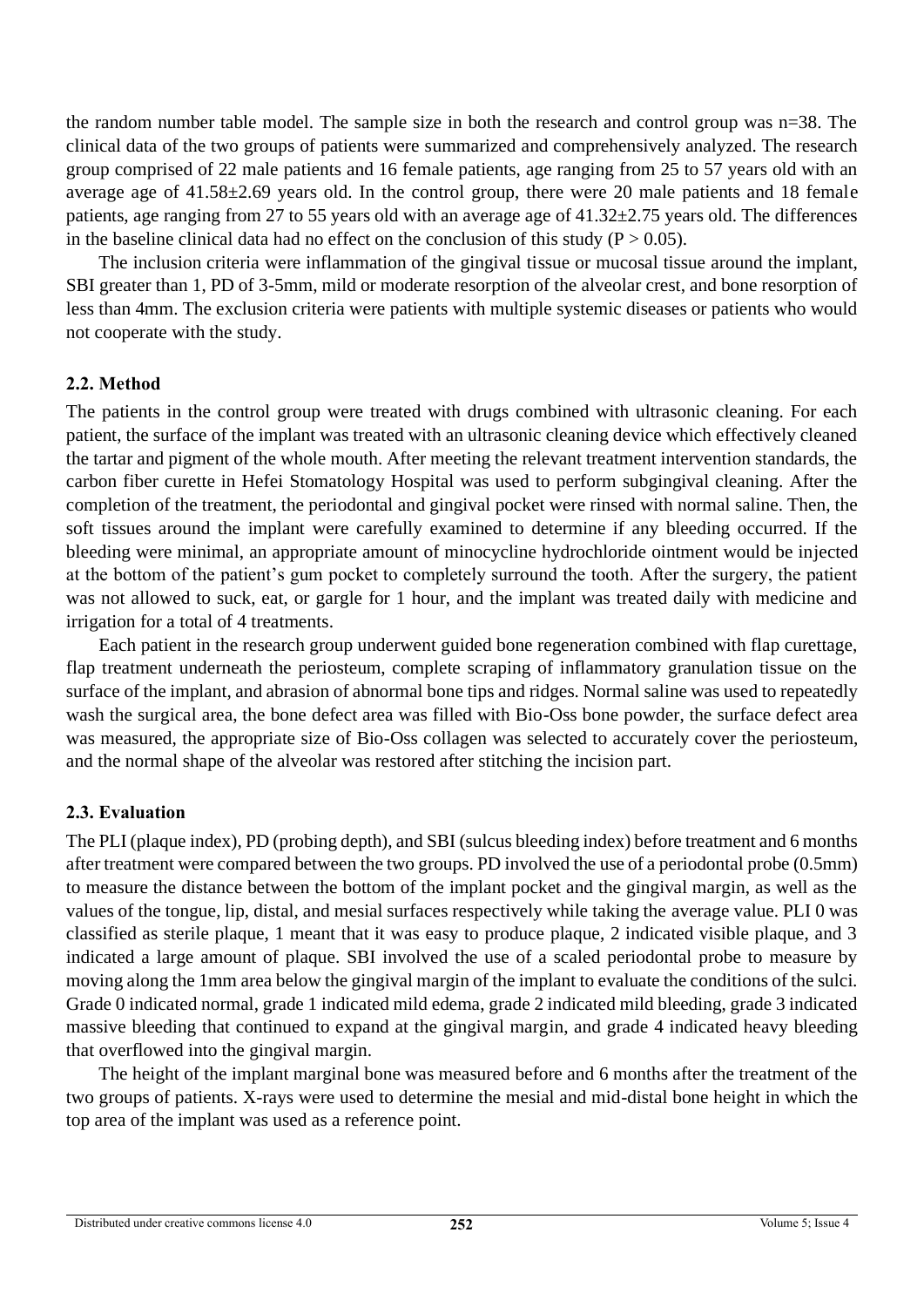## **2.4. Statistical analysis**

Statistical Package for the Social Sciences (SPSS) version 23.0 software was used to analyze various data. In this study, the measurement data were  $(\overline{x} \pm s)$ , the count data were (%), and the test methods were t-test and chi-square ( $X^2$ ). P < 0.05 indicated a difference between the groups.

## **3. Results**

## **3.1. Comparison of PLI, PD, and SBI before and after the treatment of the two groups**

The PLI, PD, and SBI of the two groups after treatment were lower than those before treatment  $(P < 0.05)$ and there was no significant difference between the groups ( $P > 0.05$ ).

|                            | <b>PLI</b> (Minute) |                  | $PD$ (mm)       |                  | <b>SBI</b> (level) |                  |
|----------------------------|---------------------|------------------|-----------------|------------------|--------------------|------------------|
| Group                      | <b>Prior</b>        | After            | <b>Prior</b>    | After            | <b>Prior</b>       | After            |
|                            | treatment           | treatment        | treatment       | treatment        | treatment          | treatment        |
| Control group<br>$(n=38)$  | $2.89 \pm 0.35$     | $1.12 \pm 0.28*$ | $4.52 \pm 0.66$ | $2.15 \pm 0.33*$ | $3.59 \pm 0.68$    | $1.22 \pm 0.43*$ |
| Research<br>group $(n=38)$ | $2.75 + 0.42$       | $1.15 + 0.35*$   | $4.58 \pm 0.61$ | $2.17 \pm 0.36*$ | $3.54 + 0.71$      | $1.27 \pm 0.45*$ |
| t value                    | 1.578               | 0.412            | 0.411           | 0.252            | 0.313              | 0.495            |
| P value                    | 0.118               | 0.681            | 0.681           | 0.801            | 0.754              | 0.621            |

**Table 1.** Comparison of PLI, PD, and SBI before and after treatment between the two groups  $(\bar{x} \pm s)$ 

Note: Comparing with before treatment, the difference was significant, \*P < 0.05

#### **3.2. Comparison of the marginal bone height before and after treatment between the two groups**

After treatment, the implant marginal bone height of the research group was higher than that of the control group ( $P < 0.05$ ).

**Table 2.** Comparison of the marginal bone height before and after treatment between the two groups ( $\overline{x} \pm s$ , mm)

| Group                   | <b>Prior treatment</b> | <b>After treatment</b> |  |
|-------------------------|------------------------|------------------------|--|
| Control group $(n=38)$  | $-3.85 \pm 1.27$       | $-3.27 \pm 1.03$       |  |
| Research group $(n=38)$ | $-3.79 \pm 1.15$       | $-2.19 \pm 0.84$       |  |
| t value                 | 0.215                  | 5.009                  |  |
| P value                 | 0.829                  | 0.000                  |  |

#### **4. Discussion**

Infection around dental implants is one of the multiple complications of clinical dental implants. The main cause is related to poor oral hygiene leading to pathogens invading the human body. The clinical manifestations are similar to symptoms related to periodontitis. Infection around dental implants can cause gum swelling, bleeding, and the formation of periodontal pockets. Failure to effectively treat this may even cause implants to loosen or fall off.[3]

The treatment regime for infection around dental implants mainly includes drug intervention, manual curettage, cleaning, and surgical treatment. Drugs combined with ultrasonic cleaning is a routine clinical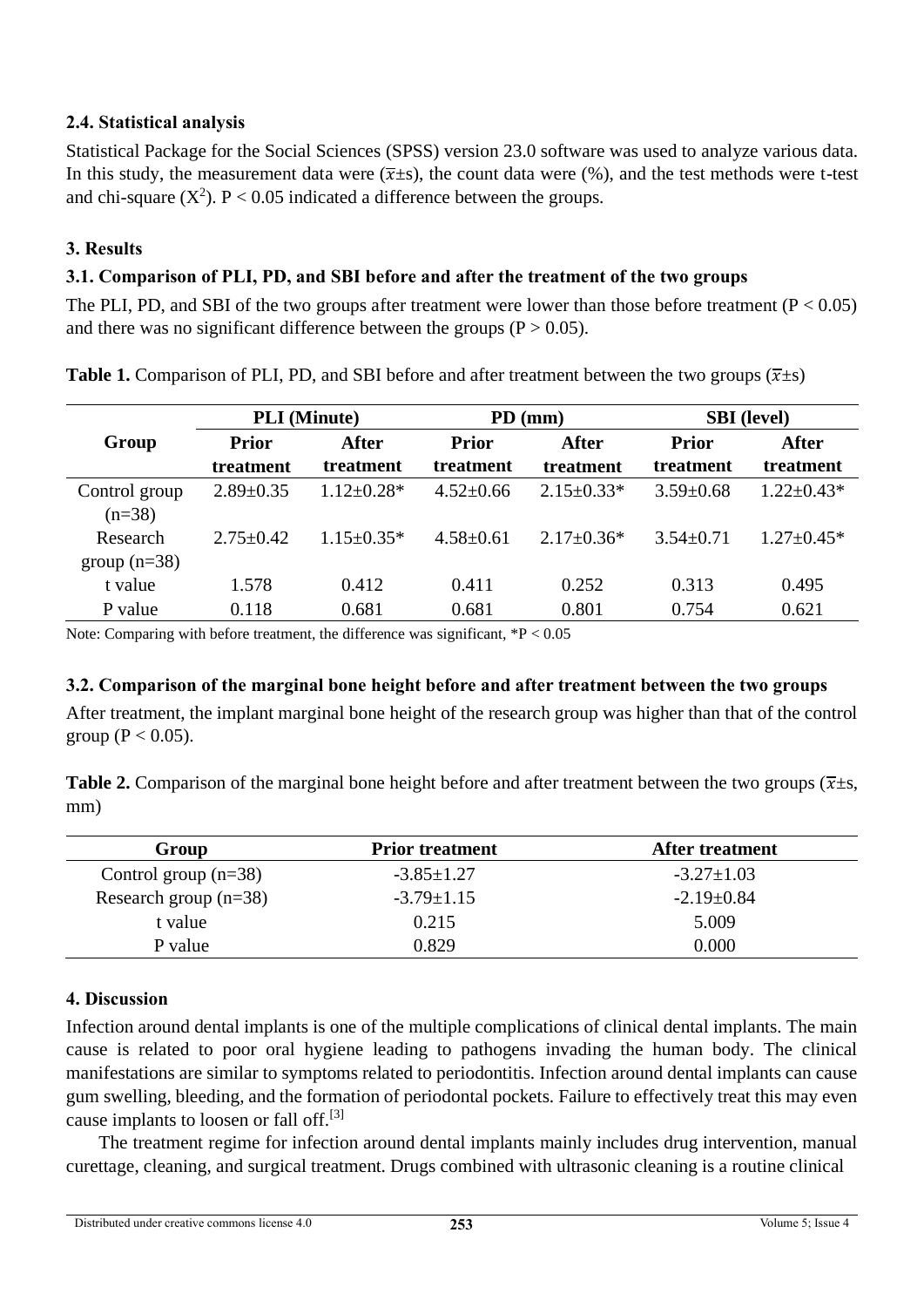treatment of the disease. Its main advantage is that it has a broad-spectrum antibacterial property, reduces the relatively large number of drug-resistant bacteria, and promotes periodontal tissue regeneration.[4] After the ultrasonic cleaning is completed, sandblasting, polishing, and surface repair are often used to improve the smoothness and cleanliness of the surface. Conventional drugs including chlorhexidine, tetracycline, minocycline hydrochloride, etc. can be combined with ultrasonic cleaning to provide significant therapeutic effects.[5]

Guided bone regeneration combined with flap curettage is a new clinical treatment for infection around dental implants. During the treatment, guided bone regeneration is effectively integrated with cleaning. Periodontal ligament materials are used as the treatment barrier. With thorough cleaning, the cause can be removed. Germs can also be prevented during root growth in addition to the healing of the gum epithelium and the contact between the root area and the gingival connective tissue would be blocked. It can also form a specific spatial structure and guide the periodontal ligament cells with strong attachment ability to occupy the root. It induces the formation of cementum in the root area of the periodontal pocket, accelerates the regeneration of periodontal tissue, and produces healing abutment.[6] Guided bone regeneration combined with flap curettage can completely remove pathogenic bacteria that induce infection around dental implants by injecting bone powder, cleaning, and covering with collagen membranes which can also accelerate the fusion of bone and implants, significantly increase the height of the implant margins, and eventually achieve the desired therapeutic effect.<sup>[7]</sup> If the patient has significant bone resorption around the implanted denture and the depth of the periodontal pocket in the area surrounding the implant is more than 5mm in combination with bone damage, it is recommended to prioritize guided bone regeneration combined with flap curettage treatment in order to improve the fixation effect of the implant and effectively control the infection.

By summarizing and comprehensively analyzing the data of the two groups, the PLI, PD, and SBI of the two groups after treatment were better than those before treatment, and there was no significant difference between the two groups. This suggests that drugs combined with ultrasound treatment as well as guided bone regeneration combined with flap curettage are effective treatment measures for infection around dental implants. After treatment, plaque can be effectively removed and clinical symptoms such as bleeding can be relieved. The height of the marginal bone in the research group after treatment was higher than that in the control group, suggesting that guided bone regeneration combined with flap curettage can promote the effective fusion of bone and implant and its comprehensive clinical efficacy is better than that of drugs combined with ultrasonic cleaning. However, there are certain differences in the condition of patients in regard to their ability to absorb drugs and the infection around different dental implants. There are also large differences in the clinical effects of the above treatments. Therefore, it is necessary to evaluate the infection and periodontal status of the patients in order to come up with a reasonable treatment plan. In addition to the above treatment options, ultrasonic scalpel subgingival scaling combined with subgingival sandblasting and drugs is a new clinical intervention for infection around dental implants. In this treatment, ultrasonic vibration can effectively remove calculus and plaque in which they can be destroyed by acoustic effects. In regard to the internal structure of bacteria, the sandblasting treatment combined with glycine can provide a therapeutic effect. In addition to the conventional minocycline hydrochloride in the selection of therapeutic drugs, broad-spectrum antibacterial drugs such as Palio can also be selected to improve the antiinfective effect.[8]

Based on the above analysis and research, it can be seen that guided bone regeneration combined with flap curettage for patients with infection around dental implants can promote the fusion of bone and implants. The clinical effect was significant and should be comprehensively promoted in medical institutions at all levels. However, the sample size of this study was small, there was a lack of comparative analysis and research of the same type of data, and the duration of the research was short in which the